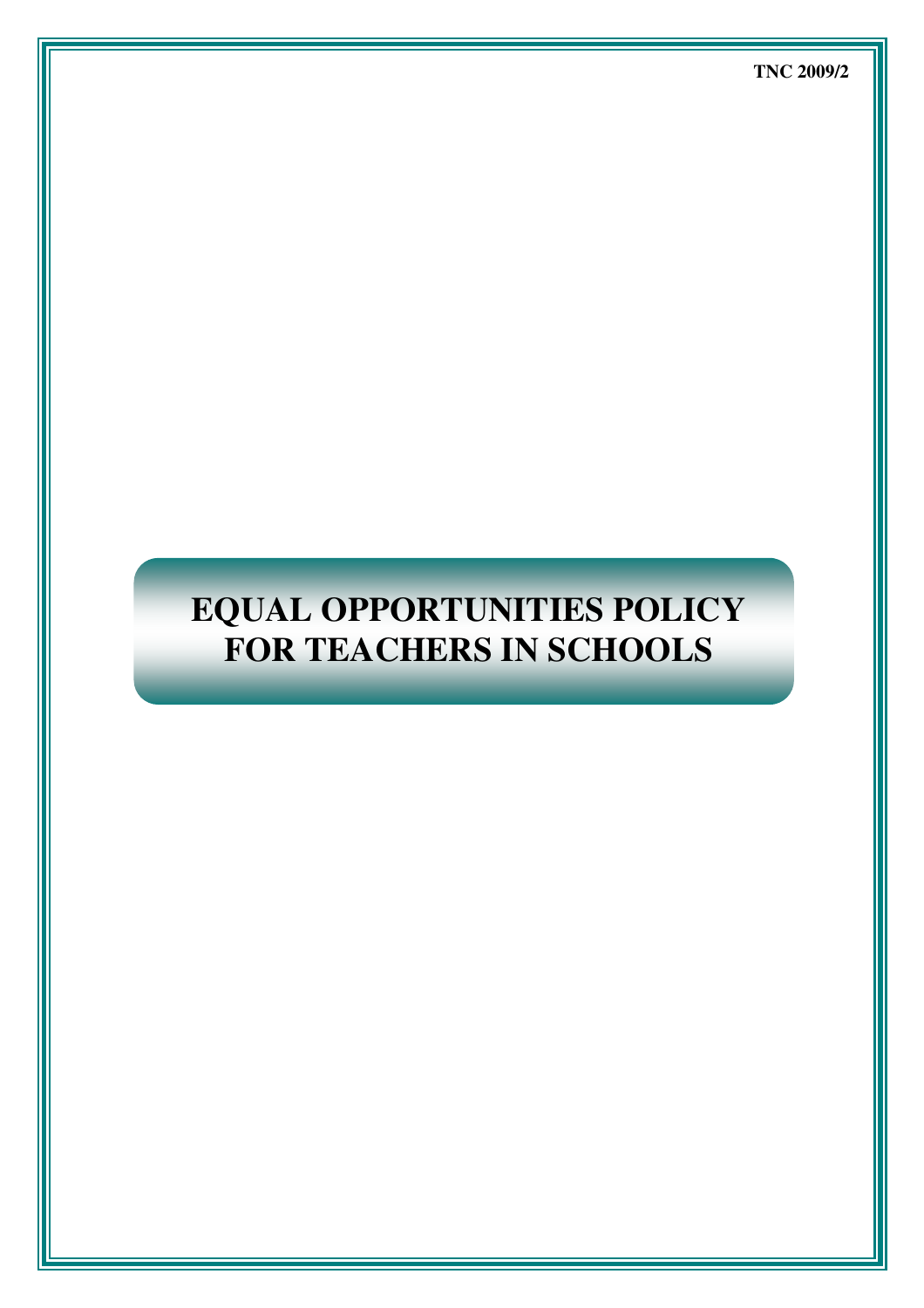- **1.** Interpretation
- **2.** General
- **3.** Legal Framework 1
- **4.** Implementation
	- **4.1** Management Arrangement
	- **4.2** Communicating the Equal Opportunities Policy
	- **4.3** Monitoring and Affirmative Action
- **5.** Recruitment and Selection
- **6.** Training
- **7.** Performance Review and Staff Development
- **8.** Finding the Balance Work-life Policies in Practice
- **9.** Complaints
- **10.** Regular Review

<u> 1989 - Johann Barn, mars ar breithinn ar breithinn ar breithinn ar breithinn ar breithinn ar breithinn ar br</u>

**11.** Agreement

This information can be made available, on request, in alternative formats including in large print, on computer disc, by e-mail, in Braille, on audio-cassette and in minority languages to meet the needs of those people who are not fluent in English.

<sup>&</sup>lt;sup>1</sup> Definitions of the legislation used in this Policy are not a definitive statement of the law and where used are intended as guidance only.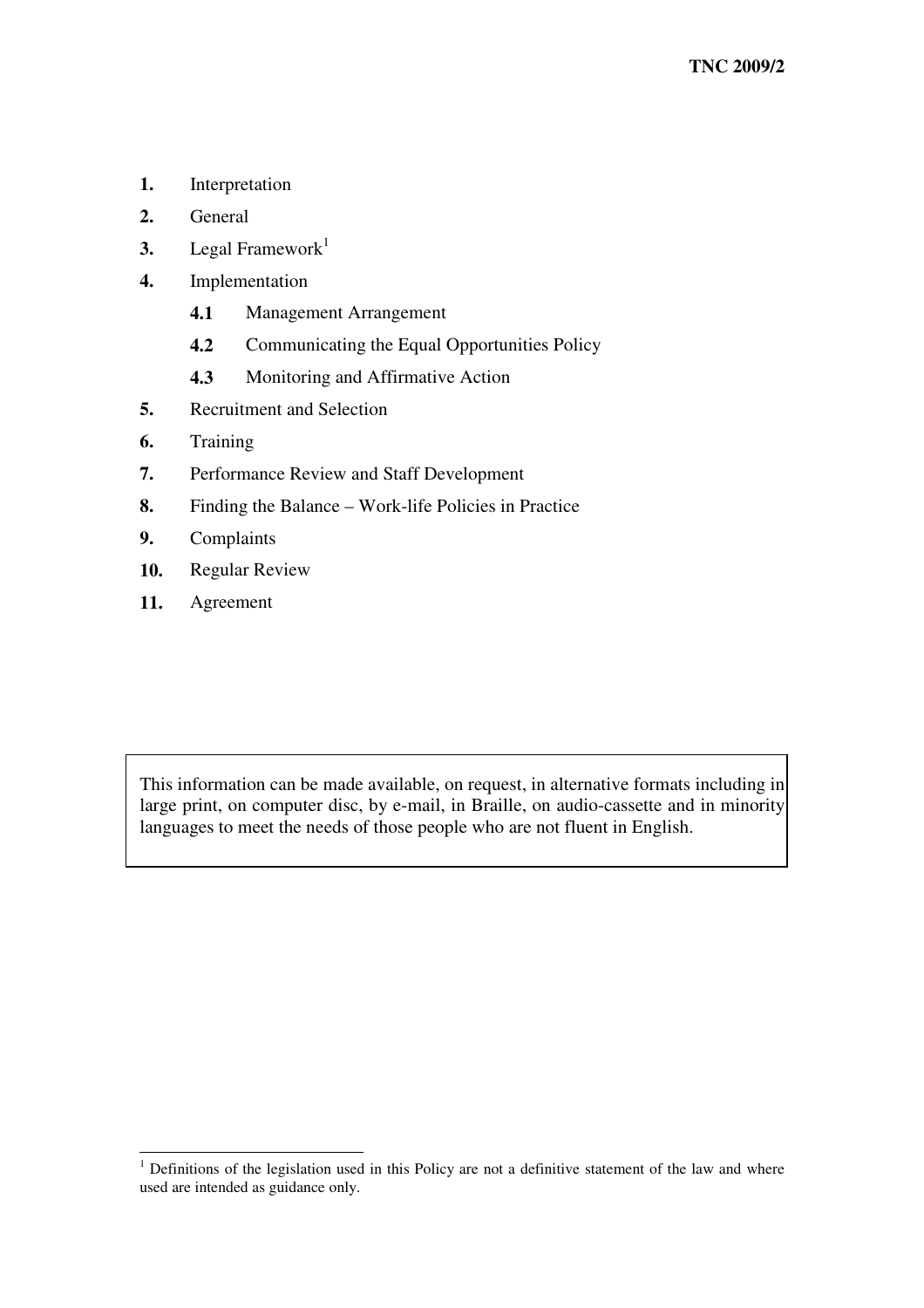# **1. INTERPRETATION**

*"Teacher"* means a qualified Teacher and a non-qualified Teacher including an Assistant Teacher, Vice Principal and Principal. It also includes part-time Teachers.

*"School"* means an institution for providing primary or secondary education or both primary and secondary education, being a grant-aided school; and, when used without qualification, means either or both such schools as the context may require.

*"Special School"* means a school which is specially organised to make special educational provision for pupils with special educational needs and which is approved by the Department as such.

*"Board of Governors"* means the Board of Governors of one or more controlled schools appointed under Article 10 of the Education and Libraries (Northern Ireland) Order 1986.

# **2. GENERAL**

- **2.1** The aim of this policy is to communicate the commitment of the ............................................ (the Board) to the promotion of equality of opportunity. It is the policy of the Board and the Board of Governors to provide employment equality to all irrespective of:
	- gender, marital, civil partnership or family status;
	- pregnancy or maternity leave;
	- sexual orientation;
	- gender re-assignment;
	- racial group<sup>2</sup>;
	- age;
	- disability:

<u> 1989 - Johann Barn, amerikansk politiker (</u>

- trade union membership or non-membership;
- $\bullet$  criminal record;<sup>3</sup>
- religious belief and political opinion.<sup>4</sup>

<sup>&</sup>lt;sup>2</sup> Throughout this document the word 'racial group' is to be understood, in line with the Race Relations (NI) Order 1997 (as amended), to include colour, race, nationality or ethnic or national origin. Irish Travellers are recognised by the Order as being members of a racial group.

<sup>&</sup>lt;sup>3</sup> A person's criminal record will be seen in the context of the post, ability to do the job and the responsibility of employers for child protection, for the care of funds, resources, the public and other employees. Only offences relevant to the post in question will be considered.

<sup>4</sup> Under Article 71 of the Fair Employment and Treatment Order (NI) 1998 (as amended) it is not unlawful for the employers of school teachers to discriminate on the grounds of religious belief or political opinion in relation to the recruitment of persons as teachers in schools.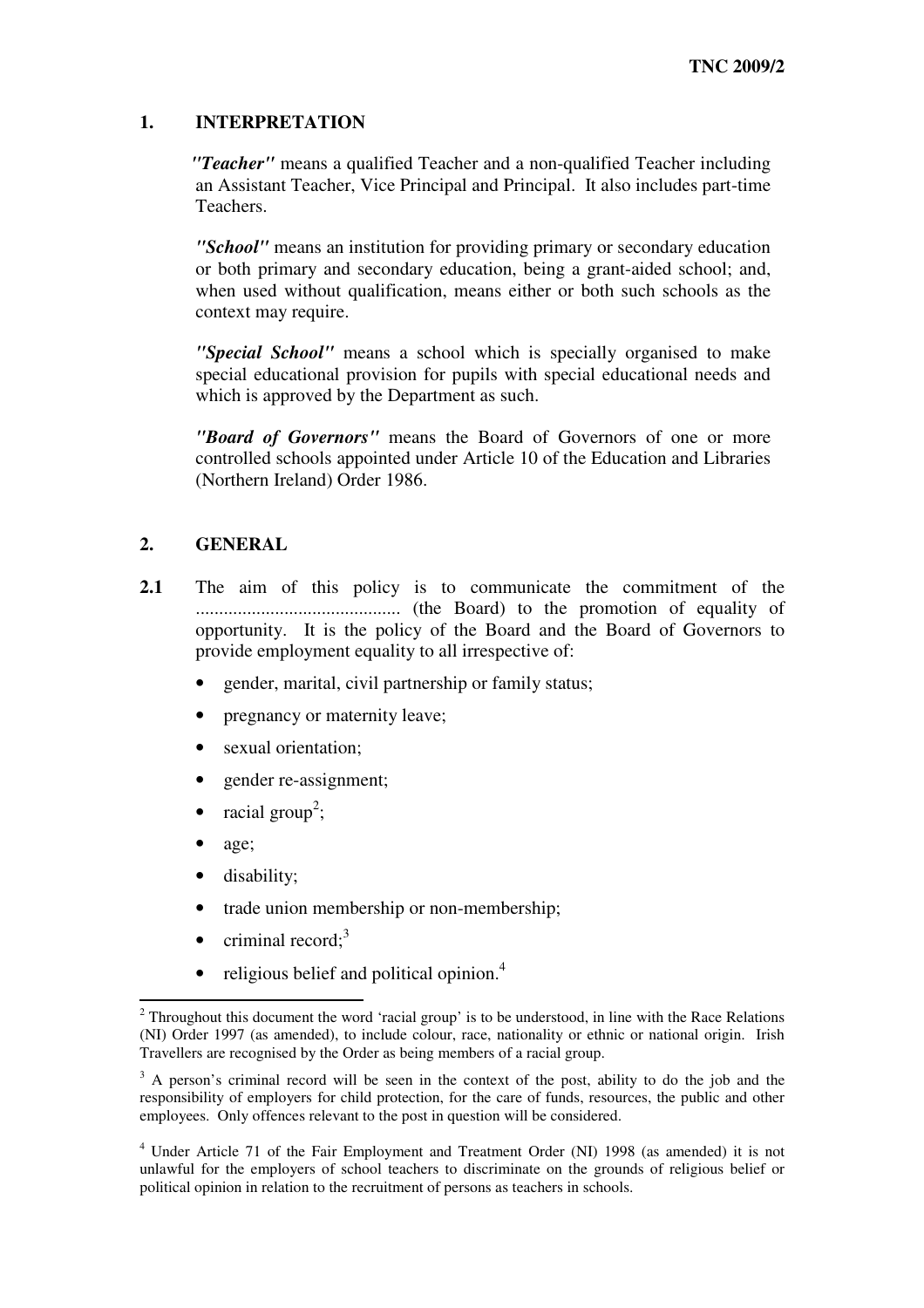Selection for employment and advancement will be on the basis of suitability, qualifications and aptitude to carry out the duties of the post. Eligibility criteria for all teaching posts will reflect the ethos of the school sector.

This Policy applies to recruitment and selection, training and other benefits and facilities. The Board of Governors will positively promote and rigorously observe the objectives and principles set out in this statement and are committed to implementing policies to promote equality of opportunity within schools.

The Board of Governors recognise that the provision of equal opportunities in the workplace is not only good management practice; it also makes sound business sense.

# **3. LEGAL FRAMEWORK**

**3.1** This Policy has been developed within the framework of current employment legislation. The Board is committed to the promotion of equality of opportunity, fair participation and good relations, and the prevention of unlawful discrimination. The Board and the Board of Governors are opposed to all forms of unlawful discrimination, direct or indirect, against any teacher in the recruitment and selection process, in training or in any other way.

However, the existence of law cannot itself ensure that any policy of nondiscrimination will work effectively. This will be achieved only when the Board, Board of Governors and teachers examine critically their attitudes to people and ensure that no trace of discrimination is allowed to affect their judgement. All teachers should be aware of the forms which unlawful discrimination can take, guard against them and avoid any action, which might influence others to discriminate unlawfully.

The Board, Board of Governors and teachers recognise their obligations under the:

- Equal Pay Act (NI) 1970 (as amended);
- Sex Discrimination (NI) Order 1976 (as amended):
- Race Relations (NI) Order 1997 (as amended);
- Disability Discrimination Act 1995 (as amended);
- Employment Equality (Sexual Orientation) Regulations (NI) 2003;
- Employment Equality (Age) Regulations (NI) 2006;
- Fair Employment and Treatment (NI) Order 1998 (as amended).

In addition, specific obligations are imposed on "public authorities", including the Board, in respect of the need to promote equality of opportunity and the desirability of promoting good relations under Section 75 of the Northern Ireland Act 1998. This policy is underpinned by the Board of Governors'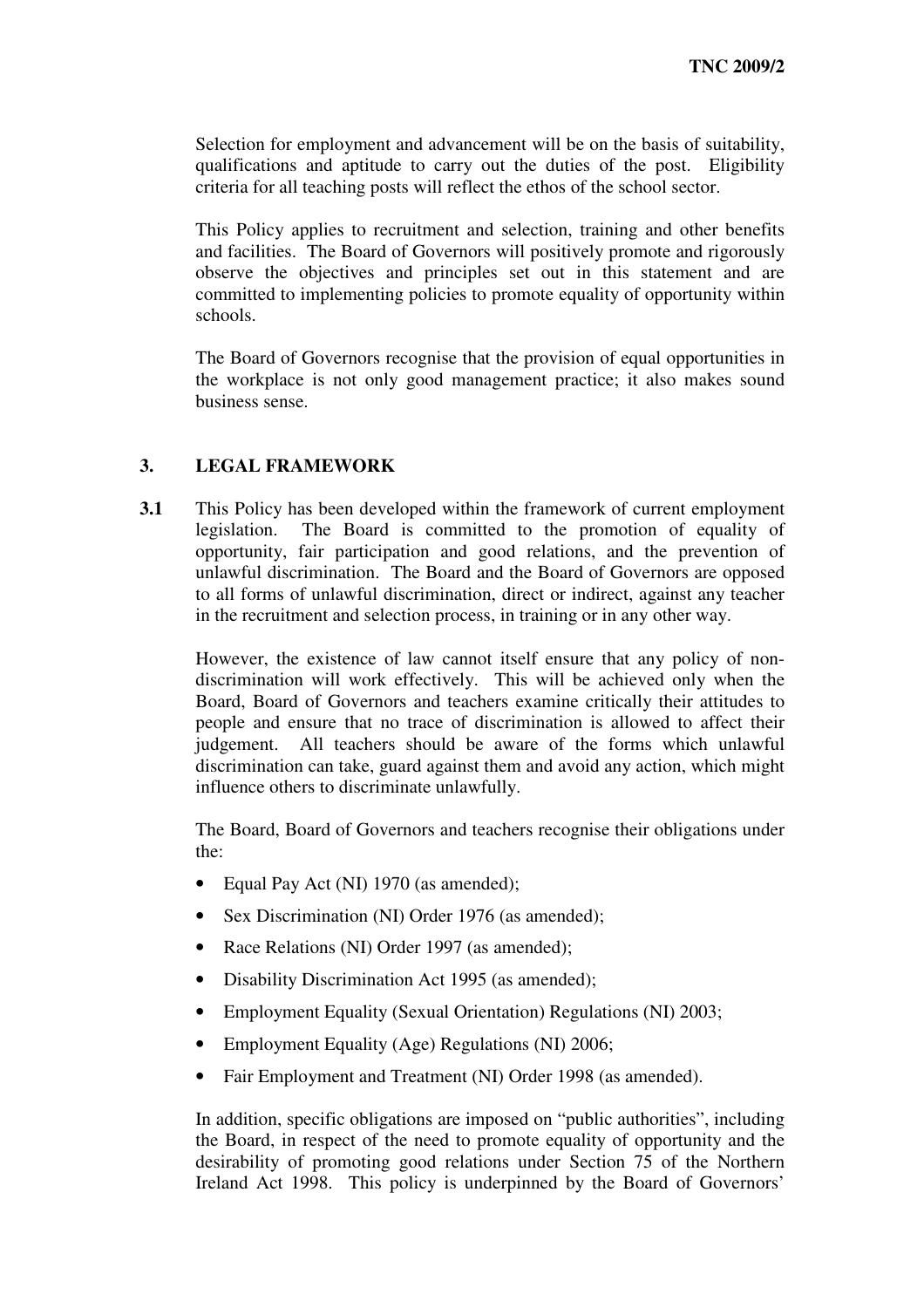recognition of the importance of equality of opportunity and good relations in the workplace. It is the Board of Governor's intention to comply with the spirit as well as the letter of the legislation.

**3.2** The Board is committed to preventing any form of direct or indirect discrimination or victimisation against any applicant, potential applicant, employee or student teacher on grounds of his or her sex, marital status, pregnancy or maternity leave, civil partnership status, sexual orientation, gender reassignment, religious belief, political opinion, race, disability or age.

**Direct discrimination** means treating an individual less favourably on any of the above grounds. In a small number of circumstances age discrimination may be permitted where an employer can demonstrate that such treatment is objectively justified.

**Indirect discrimination 5** can generally be defined as applying a provision, criterion or practice which although applied equally to all, places a person or a group at a particular disadvantage which the Board of Governors cannot show to be a proportionate means of achieving a legitimate aim.

**Victimisation** means treating a person less favourably than another because that person has asserted their rights under the anti-discrimination legislation or has helped another person to do so or has given information to the Equality Commission for Northern Ireland, or because it is suspected that the person might do any of these things.

**Disability-related discrimination** occurs when, for a reason that is related to a disabled person's disability, an employer without justification treats the disabled person less favourable than others to whom that reason does not apply. In the case of disability discrimination it also occurs where there has been a failure to comply with the duty to make reasonable adjustments for a person with a disability

- **3.3** Care must be taken to guard against more subtle and unconscious forms of discrimination which may not be immediately obvious. This may result from generalisations about the capabilities, characteristics, or interests of particular groups, which influence the treatment of individuals or groups. For example, preconceptions about their suitability for a particular post, level of management, location, training or other development opportunities etc.
- **3.4** The Board of Governors is committed to preventing discrimination in the form of harassment of any individual or group. Harassment may constitute unlawful discrimination under current anti-discrimination legislation.

**Harassment** means any behaviour, deliberate or otherwise, which is unwanted and offensive to an individual or group and which may violate an employee's

<u> 1989 - Johann Barn, mars ar breithinn ar breithinn ar breithinn ar breithinn ar breithinn ar breithinn ar br</u>

 $<sup>5</sup>$  The 'equality group' can be defined as being a group composed of persons of the same sex, marital</sup> status, race, sexual orientation, civil partnership status, religious belief, political opinion or age.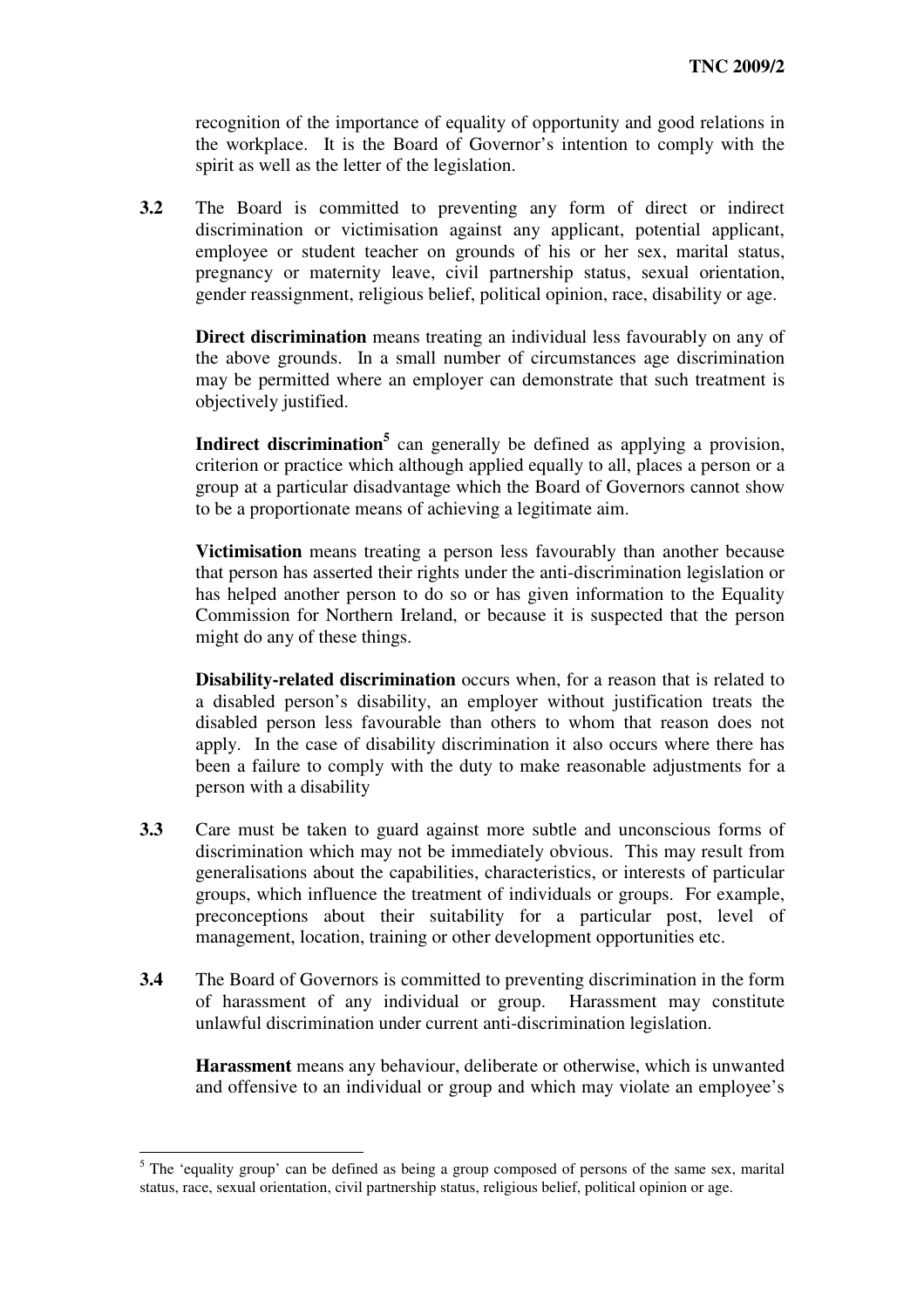dignity or create an intimidating, hostile, degrading, humiliating or offensive working environment.

- **3.5** The Board of Governors will promote a supportive and harmonious work environment, free from material or behaviour likely to be offensive, provocative, or intimidating or in any way likely to cause apprehension to any employee. In accordance with this principle, the Policy and Procedure to Combat Bullying and Harassment in Schools has been drawn up and agreed with the recognised Teachers' Unions and has been issued to staff. The Board will promote and provide the necessary training relating to this policy.
- **3.6** The Principal and the School's Senior Management Team must be seen to be impartial in their dealings with staff and ensure their conduct at all times accords with the Equal Opportunities Policy. They must take appropriate action to deal with any difficulties arising from a lack of impartiality by any member of their staff within their area of responsibility.
- **3.7** All teachers are bound by this Policy to ensure that their behaviour at all times accords with the principles set out in the Equal Opportunities Policy. Breaches may be dealt with under the appropriate procedures.

# **4. IMPLEMENTATION**

## **4.1 Management Arrangement**

The……………………………is responsible for monitoring, co-ordinating and developing the Policy under the direction of the **6** . The Board of Governors is responsible for the promotion and implementation of the Policy at school level. The Principal and the School's Senior Management Team will ensure that all teaching staff for whom they are responsible are aware of, and abide by this Policy. The Policy will be adopted at all levels of management. All teachers have a responsibility to accept their personal involvement in the application of the Policy.

## **4.2 Communicating the Equal Opportunities Policy**

This Policy will be publicised throughout the Board, distributed to schools where it will be recommended for adoption by Boards of Governors and made available to all teachers. It will be reflected as appropriate in training courses and included as guidance to Boards of Governors participating in appointment and selection panels. A summary of the Equal Opportunities Policy will be included in careers literature and will be issued to job applicants.

## **4.3 Monitoring and Affirmative Action**

The composition of teachers, applicants for employment and appointments will be monitored annually on the basis of religious belief, political opinion, sex, marital status, race, disability and age. The purpose of regular monitoring is to provide the information required to measure the effectiveness of this Policy and provide an objective view on the existence and progress of equality

<u> 1989 - Johann Barn, amerikansk politiker (</u>

<sup>&</sup>lt;sup>6</sup> To be determined by each Employing Authority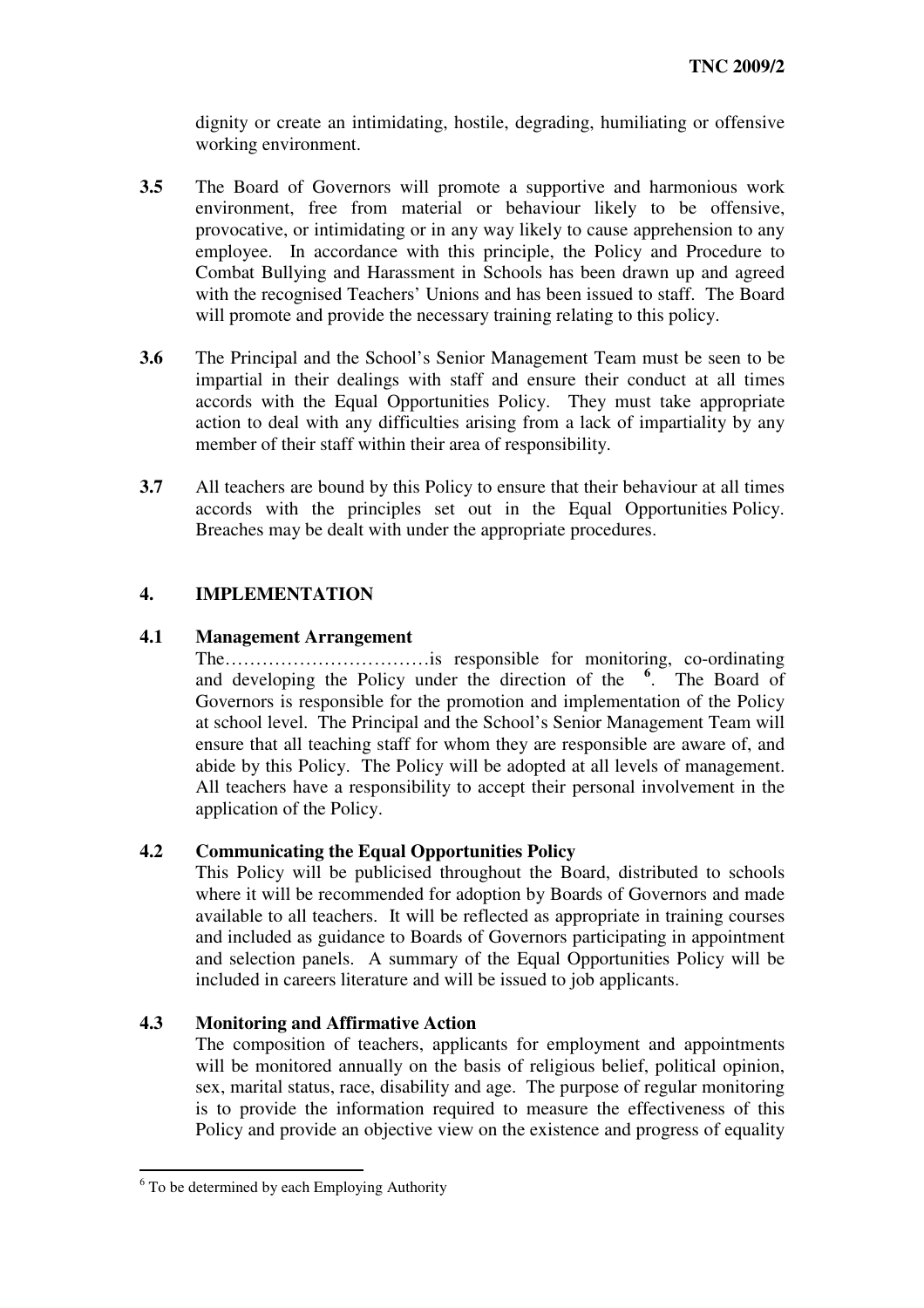of opportunity. To this end, an information system has been established to provide accurate and up-to-date information.

- **4.4** Policies and procedures in respect of employment and advancement will be periodically reviewed to maintain a system where individuals are treated solely on the basis of merit.
- **4.5** The Board will take such affirmative action as is deemed lawful, appropriate and necessary to ensure equality of opportunity. Goals and timetables, where appropriate, will be set to measure progress which can reasonably be expected as a result of affirmative action.
- **4.6** The Board and Board of Governors will regard breaches of this policy as misconduct which may result in disciplinary action under the Disciplinary Procedure.

# **5. RECRUITMENT AND SELECTION**

- **5.1** The Board will ensure that advertisements do not indicate, or appear to indicate, an intention to discriminate in recruitment, selection or promotion. Advertisements must not be confined unjustifiably to geographical areas or publications which would exclude or disproportionately reduce the numbers of applicants from a particular group as per paragraph 2.1 of this Policy. A statement promoting the equal opportunities policy will be included in all advertisements for teachers.
- **5.2** Eligibility criteria used for recruitment, selection or promotion must be related to ability to do the job and will be non-discriminatory. Eligibility criteria will be made known to prospective applicants.
- **5.3** When constituting selection panels the Board of Governors will endeavour to ensure male and female representation.
- **5.4** Applications must be submitted on official application forms and appointments will be made following a selection process, which provides for shortlisting and interview panels. Teachers employed on a Job Share Contract are eligible to apply for posts with Teaching Allowances on the same basis as permanent full-time teachers.
- **5.5** Decisions relating to the selection process and the reasons for such decisions will be recorded at each stage of the selection process. All documentation in relation to selection panels will be retained for a period of at least three years.

# **6. TRAINING**

**6.1** Boards of Governors and Principals will be afforded the opportunity to attend training in the Board's Recruitment and Selection Policies and Procedures including Equal Opportunities Awareness Training to ensure they are aware of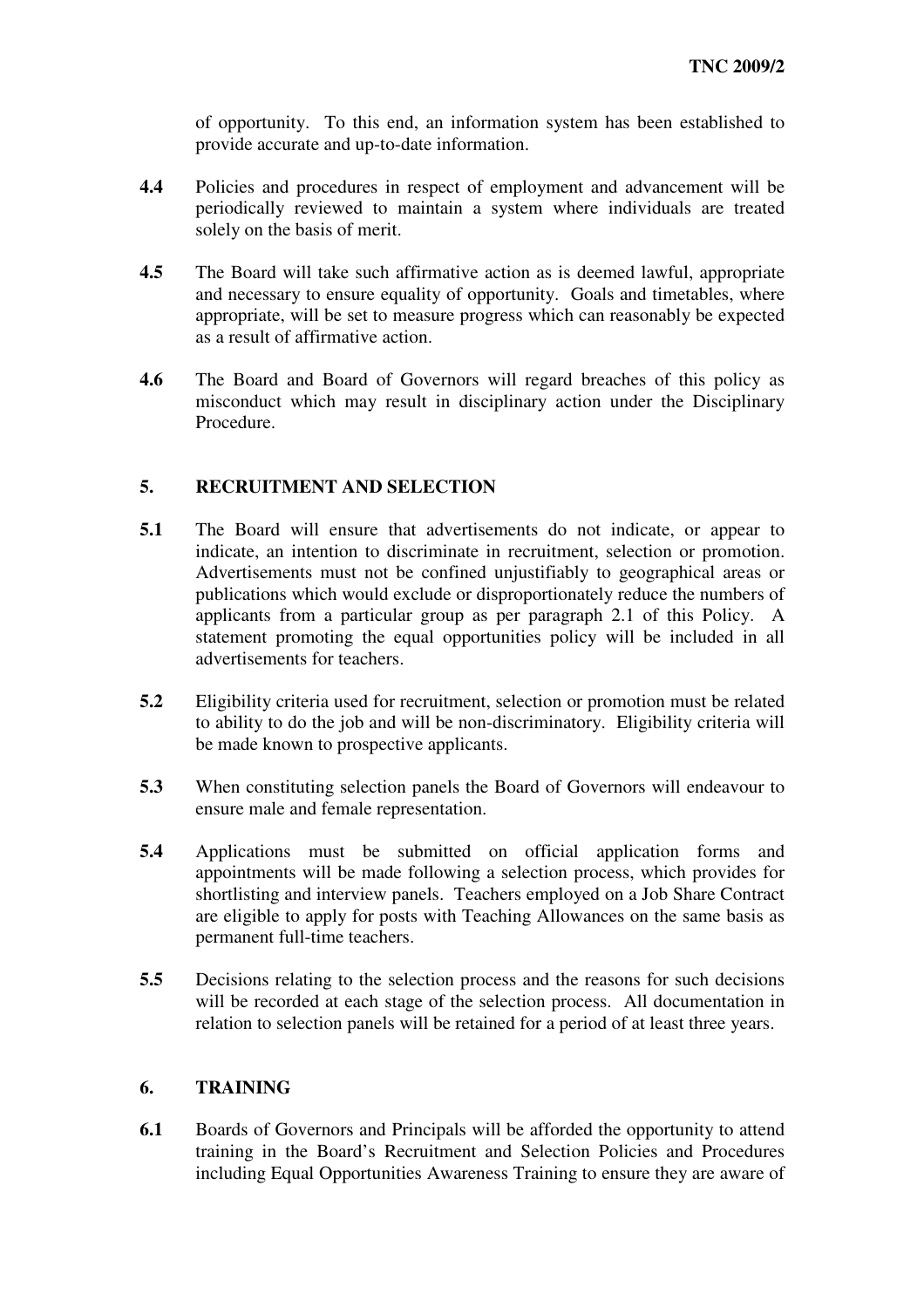current legislation and provided with guidance on the avoidance of discrimination. This will be included as appropriate in management and supervisory development programmes so that those staff with managerial and supervisory responsibility perform their duties with a full knowledge of the implications of the equal opportunities legislation.

**6.2** All teachers should have equality of access to training and development opportunities such as are in place through INSET to enable them to develop the necessary skills to achieve their full potential.

# **7. PERFORMANCE REVIEW AND STAFF DEVELOPMENT**

Performance Review and Staff Development (PRSD) within schools will be based solely on an objective assessment of the individual's capabilities, performance and potential.

# **8. FINDING THE BALANCE – WORK-LIFE POLICIES IN PRACTICE**

It is in the interests of the Board and Board of Governors that it retains trained staff. School Management in consultation with Teachers' Unions, should consider what steps can be taken, consistent with the justifiable needs of the school, to enable teachers to reconcile their work with their domestic responsibilities. Teachers should be made aware of existing provisions such as maternity leave, paternity leave, parental leave, adoption leave, job sharing, part-time working, career breaks and leave for domestic, personal and family reasons.

Furthermore, under the 'Family-Friendly' employment rights of the Employment Rights (NI) Order 1996 as amended by the Employment (NI) Order 2002 and the Work and Families (NI) Order 2006 working parents who are employees have new and additional rights, intended to allow them to be able to spend more time with their young children. The 2002 Order extends rights under the maternity regime and introduces new statutory rights to paternity and adoptive leave and pay. Employees with children aged under six years or disabled children under 18 years or those with caring responsibilities who have at least six months' continuous service with their employer have the right to request flexible working. The right to request flexible working under Article 112F of the Employment Rights (NI) Order 1996 has now been extended to employees with caring responsibilities**.** The Board is under a statutory obligation to treat such applications with due consideration.

# **9. COMPLAINTS**

**9.1** The Board of Governors is committed to this issue and, in consultation with the Board, will take prompt action to investigate any grievance concerning discrimination or harassment which includes sexual, sectarian or racial harassment and harassment on grounds of sexual orientation, disability or age.